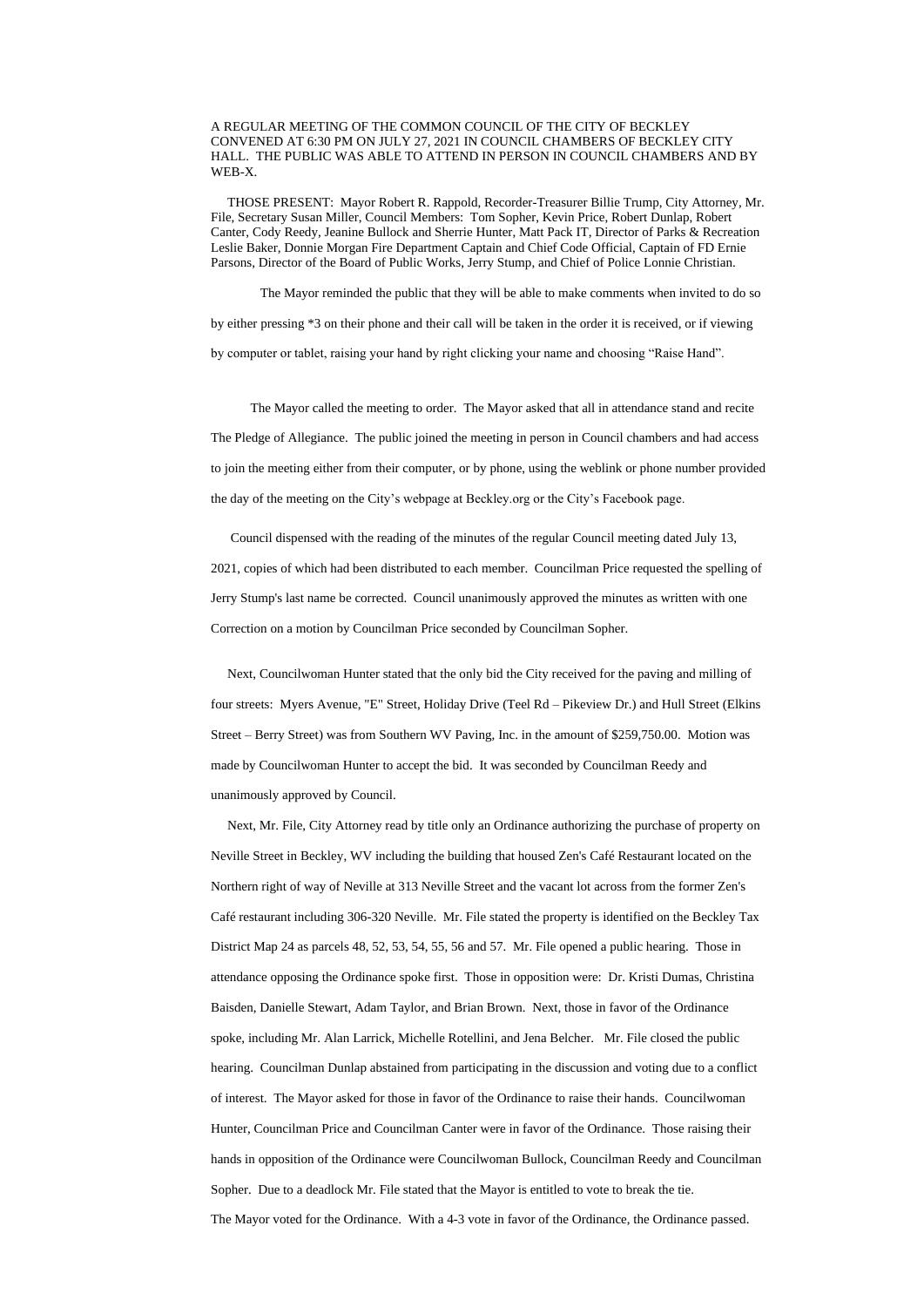A copy of the Ordinance is incorporated into these minutes.